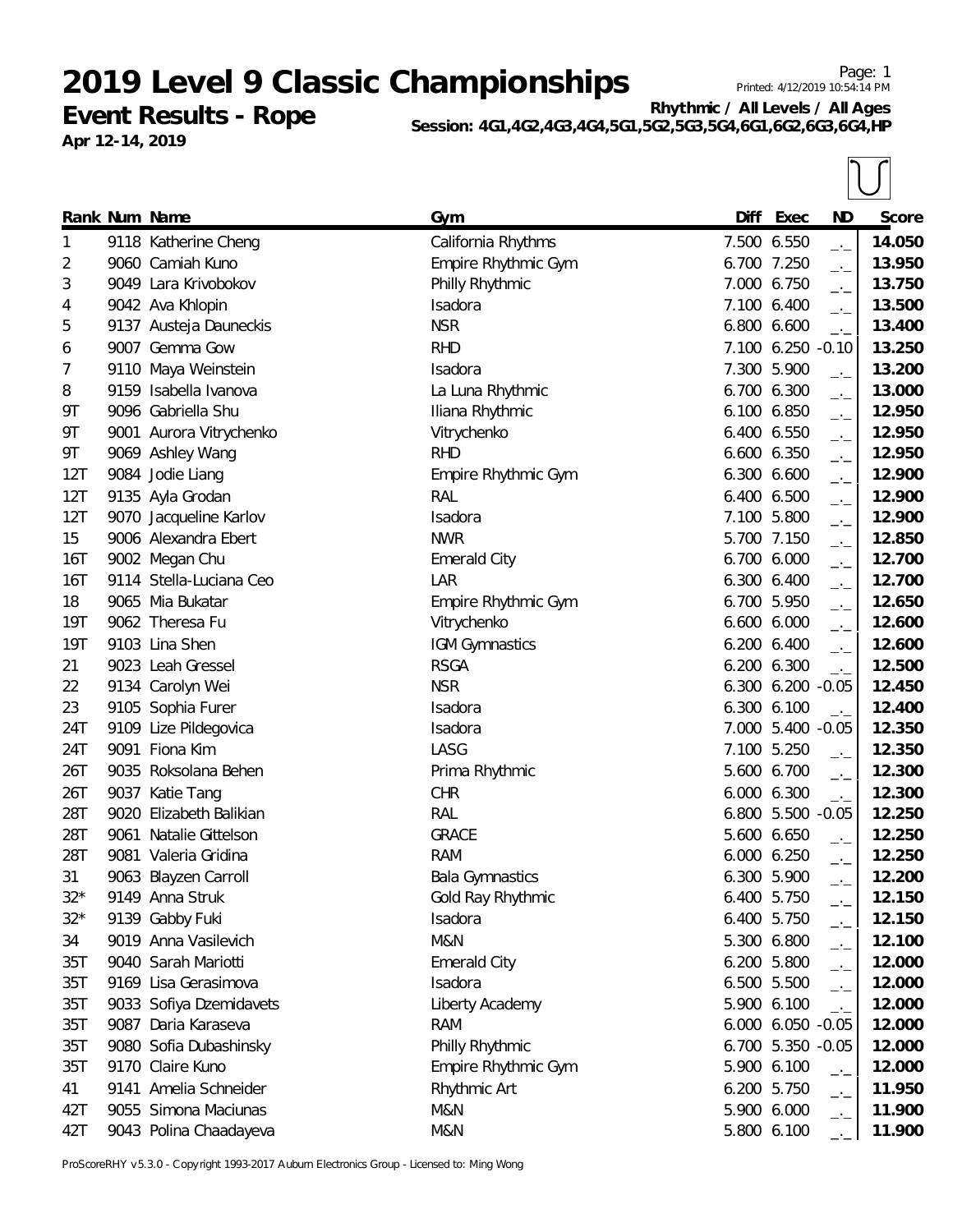**Event Results - Rope Apr 12-14, 2019**

**Rhythmic / All Levels / All Ages Session: 4G1,4G2,4G3,4G4,5G1,5G2,5G3,5G4,6G1,6G2,6G3,6G4,HP**

|     | Rank Num Name                  | Gym                        | Diff  | Exec              | <b>ND</b>                   | Score  |
|-----|--------------------------------|----------------------------|-------|-------------------|-----------------------------|--------|
| 44T | 9172 Alyssa Medvedeff          | <b>NSR</b>                 |       | 5.800 6.050       | $-1$                        | 11.850 |
| 44T | 9003 Erika Rusak               | Evergreen Rhythmics        |       | 5.600 6.250       | $-1$                        | 11.850 |
| 46T | 9014 Victoria Gonikman         | <b>NWR</b>                 |       | 6.000 5.750 -0.10 |                             | 11.650 |
| 46T | 9018 Lauren Kramer             | <b>Emerald City</b>        |       | 6.300 5.350       | $\overline{\phantom{a}}$    | 11.650 |
| 48T | 9057 Kirin Kimura              | <b>Emerald City</b>        |       | 6.100 5.400       | $\rightarrow$               | 11.500 |
| 48T | 9116 Anna Chamkin              | M&N                        |       | 6.300 5.250 -0.05 |                             | 11.500 |
| 50T | 9027 Acacia Fong               | Rhythmic Olympica          |       | 5.700 5.750       | $\overline{\phantom{a}}$    | 11.450 |
| 50T | 9140 Aleksandra Smolyanaya     | M&N                        |       | 5.400 6.050       | $ -$                        | 11.450 |
| 50T | 9092 Rachael Chen              | <b>NSR</b>                 |       | 5.400 6.050       | $-1$                        | 11.450 |
| 50T | 9012 Anna Illarionov           | <b>Elegance Gymnastics</b> |       | 6.100 5.350       | $\overline{\phantom{a}}$    | 11.450 |
| 54  | 9059 Lera Vaisburd             | <b>DIA</b>                 |       | 6.700 4.700       | $-1$                        | 11.400 |
| 55T | 9173 Elizabeth Yan             | Evergreen Rhythmics        |       | 5.700 5.600       | $\rightarrow$ $\rightarrow$ | 11.300 |
| 55T | 9072 Nicole Babadzhanova       | La Luna Rhythmic           |       | 6.100 5.200       | $-1$                        | 11.300 |
| 55T | 9083 Nicole Tchapova           | RAL                        |       | 5.400 5.900       | $\overline{\phantom{a}}$    | 11.300 |
| 58  | 9076 Sol Morgan                | <b>VIDA</b>                |       | 5.800 5.450       | $\overline{\phantom{a}}$    | 11.250 |
| 59  | 9026 Leilani Mount             | <b>NWR</b>                 |       | 5.900 5.300       | $-1$                        | 11.200 |
| 60  | 9071 Liza Odikadze             | <b>MGRA</b>                |       | 5.800 5.450 -0.10 |                             | 11.150 |
| 61T | 9128 Liza Khalil               | <b>NSR</b>                 |       | 5.500 5.550       | $\rightarrow$               | 11.050 |
| 61T | 9016 Yana Golovan              | <b>NRA</b>                 |       | 5.200 5.850       | $\rightarrow$               | 11.050 |
| 63T | 9131 Camille Maldonado         | Manhattan Rhythmics        |       | 5.200 5.850 -0.05 |                             | 11.000 |
| 63T | 9031 Nayenne Pollini Ashenaffi | <b>CHR</b>                 |       | 5.700 5.300       | $-1$                        | 11.000 |
| 65T | 9052 Emily Beznos              | <b>Burlo Gymnastics</b>    |       | 5.600 5.350       | $-1$                        | 10.950 |
| 65T | 9034 Zoe Anderson              | <b>RHD</b>                 |       | 5.600 5.350       | $-1$                        | 10.950 |
| 65T | 9010 Tiziana Greppi            | Miami Gymnastics           |       | 5.300 5.650       | $-1$                        | 10.950 |
| 68T | 9102 Kristina Palyan           | RAL                        | 5.600 | 5.300             | $-1$                        | 10.900 |
| 68T | 9015 Aleksandra Polukhina      | Rhythmic Brains            |       | 5.200 5.700       | $\overline{\phantom{a}}$    | 10.900 |
| 68T | 9021 Celine Huang              | Liberty Academy            |       | 5.600 5.300       | $-1$                        | 10.900 |
| 68T | 9127 Anastasia Soultanova      | Premier Gymnastics         |       | 5.400 5.500       | $-1$                        | 10.900 |
| 72T | 9050 Sasha Starsky             | <b>Burlo Gymnastics</b>    |       | 5.900 5.000 -0.05 |                             | 10.850 |
| 72T | 9024 Alexandra Bryukhova       | M&N                        |       | 6.000 4.850       | $-1$                        | 10.850 |
| 74T | 9030 Masha Golubchik           | <b>M&amp;N</b>             |       | 5.700 5.150 -0.05 |                             | 10.800 |
| 74T | 9054 Rachel Lu                 | <b>Emerald City</b>        |       | 5.800 5.000       | — <sup>.</sup> —            | 10.800 |
| 76  | 9009 Guste Naujokaite          | Liberty Academy            |       | 5.600 5.150       | $\overline{\phantom{a}}$    | 10.750 |
| 77T | 9013 Yeo Won Kim               | Vitrychenko                |       | 4.800 5.900       | $-1$                        | 10.700 |
| 77T | 9095 Rachel Zoftis             | Philly Rhythmic            |       | 5.500 5.200       | $-1$                        | 10.700 |
| 77T | 9067 Olivia Levine             | LAR                        |       | 5.100 5.600       | $-1$                        | 10.700 |
| 80  | 9045 Elexa Janov               | Miami Gymnastics           |       | 5.700 4.900       | $-1$                        | 10.600 |
| 81T | 9156 Polina Mosharova          | Empire Rhythmic Gym        |       | 4.800 5.700       | $-1$                        | 10.500 |
| 81T | 9144 Anna Braginskaya          | La Luna Rhythmic           |       | 5.900 4.600       | $-1$                        | 10.500 |
| 81T | 9048 Nicole Bugrimenko         | M&N                        |       | 5.000 5.500       | $-1$                        | 10.500 |
| 81T | 9161 Zaniah Dorn               | Tampa Bay Rhythmics        |       | 4.900 5.600       | $-1$                        | 10.500 |
| 85  | 9078 Elle Jung                 | Elegance Gymnastics        |       | 5.200 5.250       | $-1$                        | 10.450 |
| 86  | 9044 Christina Antonyuk        | Vitrychenko                |       | 5.800 4.600       |                             | 10.400 |

ProScoreRHY v5.3.0 - Copyright 1993-2017 Auburn Electronics Group - Licensed to: Ming Wong

## Page: 2 Printed: 4/12/2019 10:54:14 PM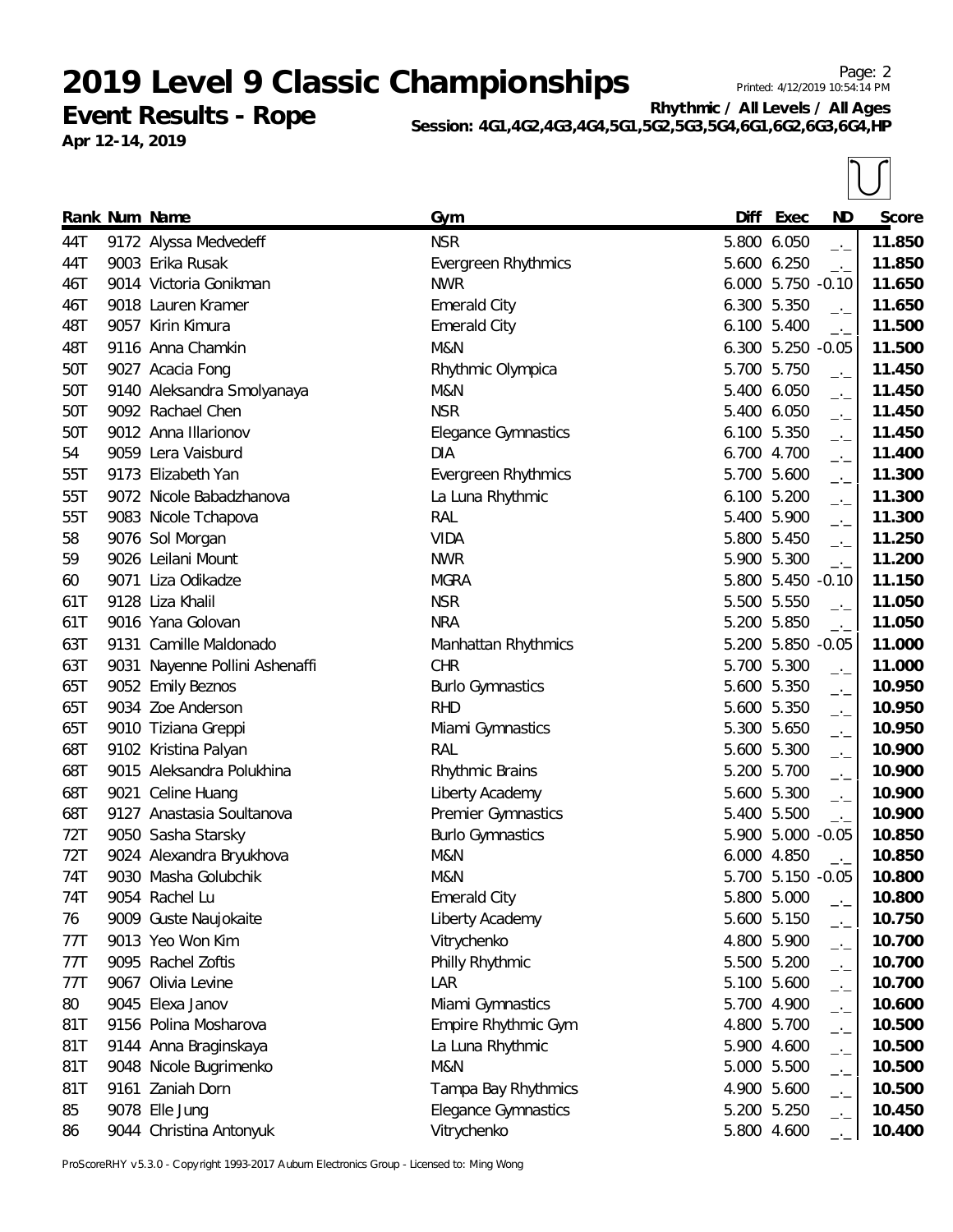**Event Results - Rope Apr 12-14, 2019**

**Rhythmic / All Levels / All Ages** Session: 4G1,4G2,4G3,4G4,5G1,5G2,5G3,5G4,6G1,6G2,

| 10 / 11111900 |  |  |  |
|---------------|--|--|--|
| ,6G3,6G4,HP   |  |  |  |
|               |  |  |  |

|      | Rank Num Name                | Gym                        | Diff  | Exec              | <b>ND</b>                   | Score  |
|------|------------------------------|----------------------------|-------|-------------------|-----------------------------|--------|
| 87   | 9058 Caroline Lupul          | M&N                        |       | 5.300 5.050       | $\overline{\phantom{a}}$    | 10.350 |
| 88T  | 9163 Sanita Prymost          | <b>MPNYC</b>               |       | 5.600 4.600       | $-1$                        | 10.200 |
| 88T  | 9017 Diana Chukhray          | M&N                        |       | 4.600 5.600       | $\overline{\phantom{a}}$    | 10.200 |
| 88T  | 9025 Katherine Kutsar        | Marquee Rhythmic           |       | 5.100 5.100       | $ -$                        | 10.200 |
| 91T  | 9085 Sophia Jiang            | Empire Rhythmic Gym        |       | 5.500 4.650       | $\overline{\phantom{a}}$    | 10.150 |
| 91T  | 9104 Liliya Avanesova        | <b>RRT</b>                 |       | 5.300 4.850       | $\overline{\phantom{a}}$    | 10.150 |
| 93T  | 9108 Melanie Alexander       | LASG                       |       | 5.800 4.250       | $\rightarrow$ $\rightarrow$ | 10.050 |
| 93T  | 9088 Jada Lapastora          | <b>IGM Gymnastics</b>      |       | 5.000 5.100 -0.05 |                             | 10.050 |
| 95   | 9056 Bochin Tong             | Eurogymnastics             |       | 5.300 4.700       | $-1$                        | 10.000 |
| 96T  | 9053 Angel Lu                | <b>Emerald City</b>        |       | 5.400 4.550       | $-$ ' $-$                   | 9.950  |
| 96T  | 9123 Nicole Shevchukevych    | Isadora                    |       | 5.600 4.350       | $-$ ' $-$                   | 9.950  |
| 98T  | 9077 Christina Eldamaa       | <b>RSGA</b>                |       | 4.800 5.050       | $-1$                        | 9.850  |
| 98T  | 9155 Olha Hodovana           | Vitrychenko                |       | 4.500 5.350       | $ -$                        | 9.850  |
| 100  | 9165 Rachel Liu              | Elegance Gymnastics        |       | 4.900 4.900       | $-1$                        | 9.800  |
| 101  | 9098 Gloria Xing             | Vitrychenko                |       | 5.400 4.400 -0.05 |                             | 9.750  |
| 102T | 9146 Ella Willden            | <b>SDR</b>                 | 5.400 | 4.300             | $-1$                        | 9.700  |
| 102T | 9117 Cady Xia                | La Luna Rhythmic           |       | 5.200 4.500       | $ -$                        | 9.700  |
| 102T | 9138 Karolina Saverino       | <b>NSR</b>                 |       | 5.300 4.400       | $-1$                        | 9.700  |
| 102T | 9157 Vasilisa Kuzmanova      | <b>ESCX</b>                |       | 4.600 5.100       | $-1$                        | 9.700  |
| 102T | 9166 Svetlana Russell        | Empire Rhythmic Gym        |       | 5.300 4.400       | $ -$                        | 9.700  |
|      | 107T 9107 Katya Zhuiko       | Philly Rhythmic            |       | 5.900 3.750       | $-$ ' $-$                   | 9.650  |
| 107T | 9022 Deya Gorodnitskiy       | <b>CTR</b>                 |       | 5.200 4.450       | $-$ ' $-$                   | 9.650  |
|      | 107T 9148 Marissa Shaffer    | <b>Bala Gymnastics</b>     |       | 5.000 4.650       | $ -$                        | 9.650  |
| 110  | 9147 Lucy Williams           | <b>Elegance Gymnastics</b> |       | 4.100 5.500       | $ -$                        | 9.600  |
| 111T | 9100 Ally Lucks              | Empire Rhythmic Gym        |       | 4.700 4.800       | $ -$                        | 9.500  |
| 111T | 9152 Julia Goberman          | M&N                        |       | 5.500 4.000       | $-1$                        | 9.500  |
| 113T | 9150 Eleonora Gordienko      | Miami Gymnastics           |       | 5.300 4.150       | —'—                         | 9.450  |
| 113T | 9132 Nicole Khoma            | <b>NSR</b>                 |       | 5.400 4.050       | $ -$                        | 9.450  |
| 113T | 9093 Diana Tumakaeva         | Isadora                    |       | 5.000 4.450       | $-1$                        | 9.450  |
| 116T | 9167 Maria LahdensuoÂ        | Nova                       |       | 4.900 4.400       | $ -$                        | 9.300  |
| 116T | 9111 Elizaveta Shliomina     | <b>NWR</b>                 |       | 5.200 4.100       | $-1$                        | 9.300  |
| 118  | 9113 Martina Miladinova      | LAR                        |       | 4.200 5.000       |                             | 9.200  |
| 119  | 9008 Viktoria Pomposhova     | <b>TRA</b>                 |       | 5.100 4.050       | $-1$                        | 9.150  |
|      | 120T 9032 Anna Abramian      | <b>RAL</b>                 |       | 5.200 3.900       | $ -$                        | 9.100  |
|      | 120T 9162 Nia Asakawa        | Nova                       |       | 5.000 4.100       | $ -$                        | 9.100  |
| 120T | 9073 Victoria Kolotsi        | Isadora                    |       | 5.000 4.100       | $-1$                        | 9.100  |
| 123T | 9124 Isabella Lozano         | <b>TRA</b>                 |       | 5.500 3.400       | $ -$                        | 8.900  |
|      | 123T 9028 Hannah Jung        | Eurogymnastics             |       | 4.000 4.900       | $-1$                        | 8.900  |
|      | 125T 9142 Arina Mubarakshina | Rhythmic Art               |       | 4.700 4.100       | $-1$                        | 8.800  |
|      | 125T 9038 Laura Peng         | <b>ISRG</b>                |       | 4.200 4.900 -0.30 |                             | 8.800  |
| 125T | 9004 Olivia Fischer          | <b>MHSA</b>                |       | 3.400 5.400       | $-1$                        | 8.800  |
| 128T | 9068 Sabrina Li              | <b>SDR</b>                 |       | 4.000 4.700       | — <sup>.</sup> —            | 8.700  |
|      | 128T 9126 Sophia Vugmayster  | <b>MPNYC</b>               |       | 4.700 4.000       | $-1$                        | 8.700  |

ProScoreRHY v5.3.0 - Copyright 1993-2017 Auburn Electronics Group - Licensed to: Ming Wong